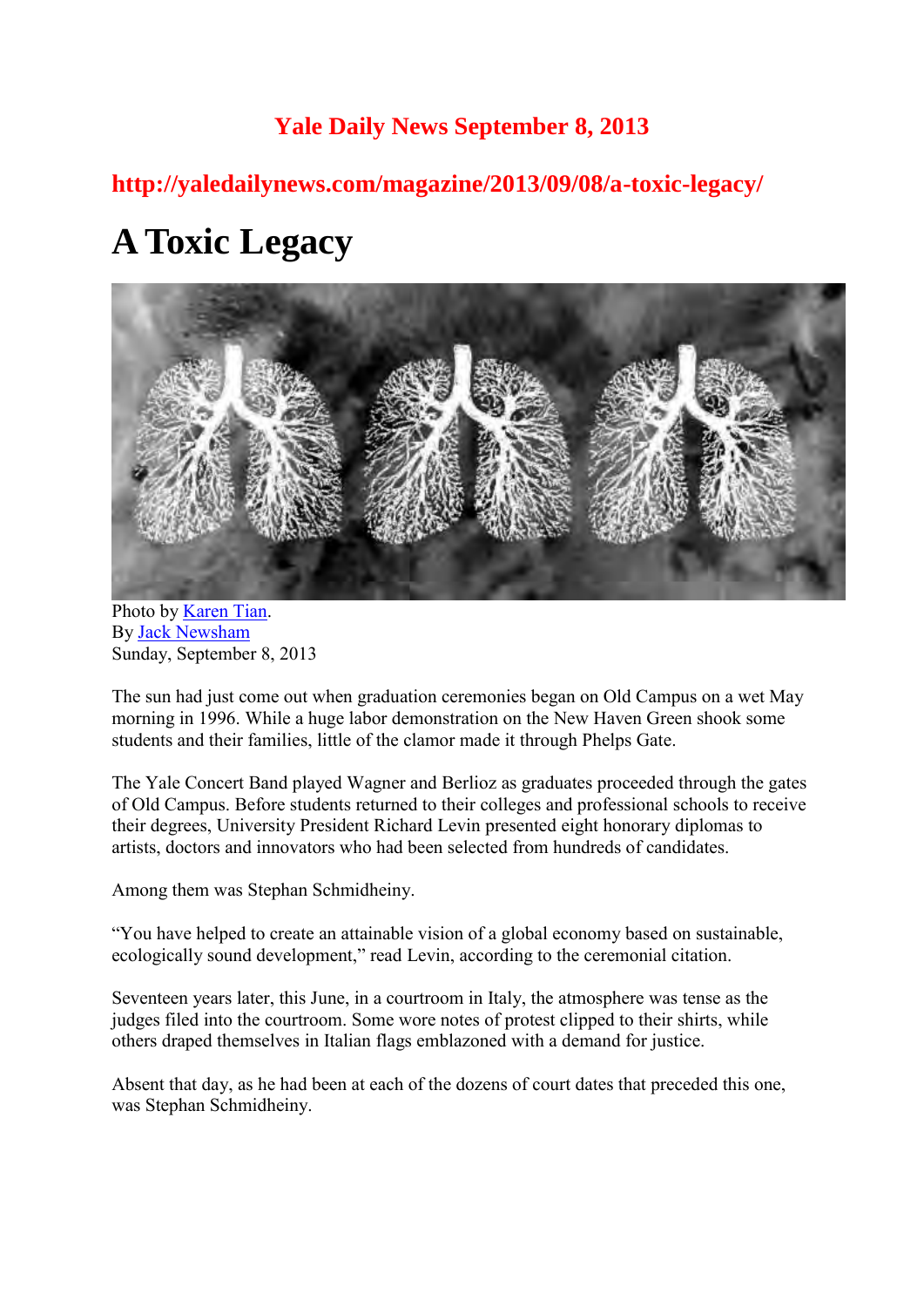"In the name of the Italian people, the Turin court of appeal issues its sentence," the tribunal's presiding justice read from the verdict. "This court finds the defendant, Stephan Schmidheiny, guilty."

Schmidheiny probably wasn't a familiar face to most Yale students. The Swiss businessman — 48 when he walked across the stage at Yale, 65 today — was well-known in the budding field of sustainable development from his forestry operations in Latin America and his advocacy for "eco-efficient" business practices, but archival searches indicate he had only visited Yale twice.

"He's not shy, but he's always been low-profile, definitely," said Sean McKaughan, who chairs the board of the Panama-based Avina Foundation, a group founded by Schmidheiny that funds sustainable development projects in Latin America. Avina is one of his main philanthropic endeavors, and the billion-dollar endowment he set up in 2003 to support it led Forbes to declare him "the Bill Gates of Switzerland."

Schmidheiny's low profile elevated in 1992. That year, in anticipation of the United Nations "Earth Summit" to be held in Rio de Jainero where he would be the voice of business and industry, Schmidheiny authored *Changing Course*, a book that outlined his belief that environmentally conscious business practices were not only feasible, but were an opportunity for growth and profit. In the book's final pages, chairmen and CEOs of the world's largest corporations co-signed a letter announcing their intention to "chang[e] course toward our common future."

He was widely seen as someone who "had walked the talk," according to William K. Reilly, who headed the Environmental Protection Agency. Reilly later introduced Schmidheiny's name into consideration for an honorary degree while serving on the Yale board of trustees.

"He's a very progressive man, and personally, he's a very sympathetic man," said Reilly. His book *Changing Course*, Reilly added, "was a key document that was widely cited going into Rio in 1992."

Unstated in Schmidheiny's book, however, was how he had personally changed course.

Before he put aside a billion dollars to promote sustainable development, before he received his honorary degree from Yale, before he spoke to the U.N. or bought his first tract of forest, Schmidheiny led the Swiss Eternit Group, one of the world's largest producers of asbestos cement.

As the Italian justice system tells it, changing course wasn't enough.

As president of the Swiss Eternit Group, Schmidheiny was responsible for several asbestos cement factories in northern Italy and Switzerland from 1976 until the late 1980s. In 2001, an Italian public prosecutor began investigating Schmidheiny after learning of the deaths of Italian workers who worked for Eternit in Switzerland.

In 2009, Schmidheiny was ordered to stand trial. With the support of unions and activists, the investigation shifted to focus on four Eternit plants in Italy. Citing internal company documents and medical reports, the prosecution alleged that Schmidheiny and other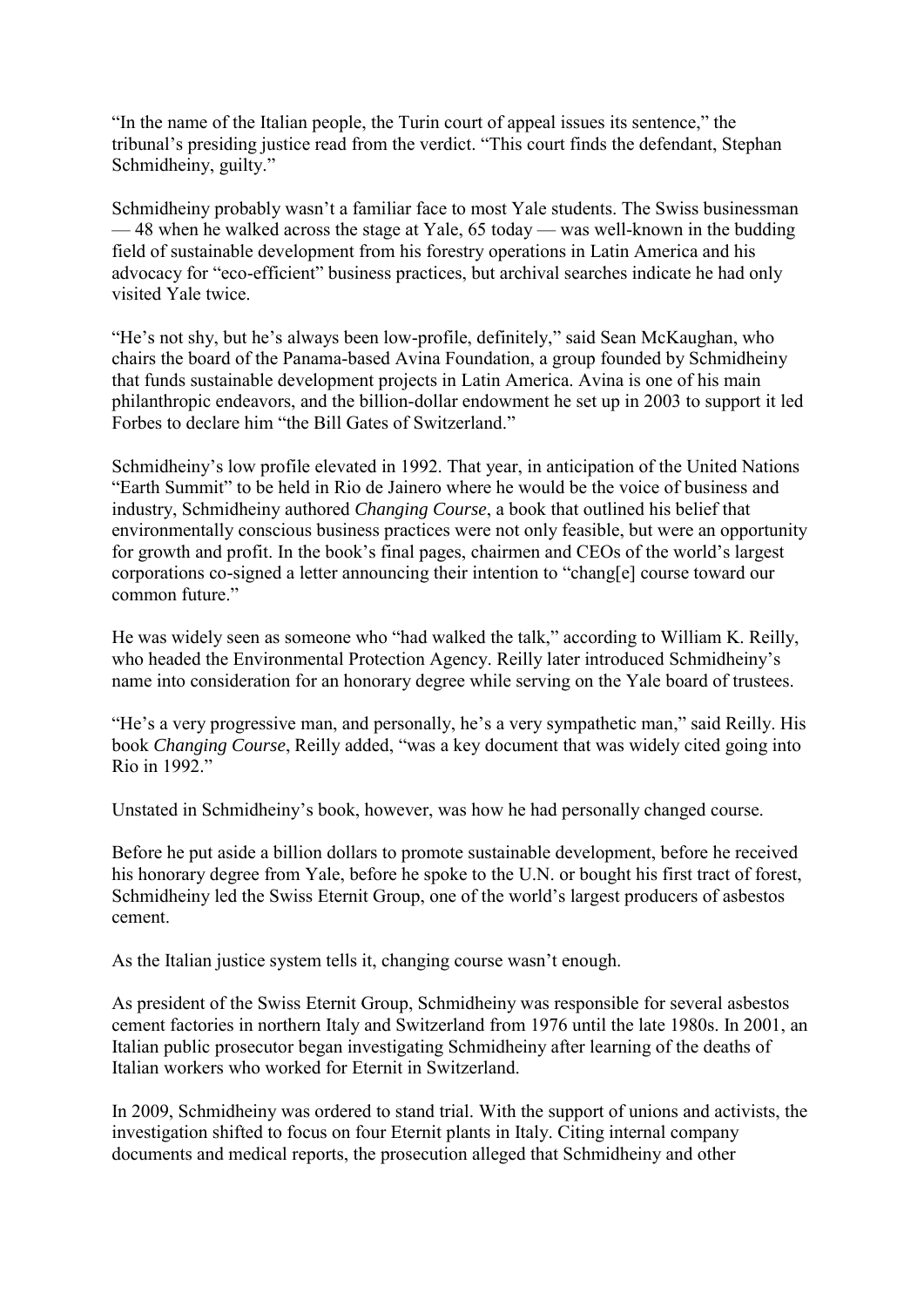executives knew that breathing asbestos could lead to disease and death, but downplayed those risks to the public and failed to protect their employees.

It wasn't just the employees who were harmed by asbestos, either. Epidemiological studies of Casale Monferrato, where Eternit's largest Italian plant was located, showed that residents didn't have to work at the Eternit plant to get sick. Even the wives of some asbestos workers contracted diseases like mesothelioma — a virtually untreatable cancer of the chest cavity simply from washing their husbands' clothes. Today, the vast majority of those dying of cancer in Casale never worked with asbestos.

The entire city had been contaminated.

In February 2012, Schmidheiny and a co-defendant were sentenced to 16 years in prison and nearly 90 million euros in environmental and medical damages. Their crimes, the court found, included causing an "intentional disaster."

A year later, in June, an appellate tribunal imposed millions of euros in additional penalties and added two years to Schmidheiny's sentence. (His co-defendant died before the appeal was filed.)

Schmidheiny, for his part, has maintained his innocence and has promised that he will "never go to an Italian prison." While he did not agree to speak for this article, press releases issued by his representatives have referred to the verdict as "totally incomprehensible" and "scandalous," and his defense team has announced that they will appeal the verdict to Italy's highest court.

#### **changing course**

The story of Schmidheiny's trial, however — and his philanthropy, his business career, and all the rest — isn't just about what happened in a few factories in the 1970s and '80s. Both Schmidheiny's defenders and critics say that the trial is about an entire industry.

For nearly a century, asbestos could be found in everything. The fibrous mineral was easy to mine and cheap to process, and it lent its lightness and durability to hundreds of everyday products — including Eternit's cement.

"It's a marvelous mineral," said Geoffrey McGovern, a researcher at RAND who has written about asbestos litigation and bankruptcy in the United States. "You can bend it, you can weave it, you can wrap it around things." The only problem is that — with enough time and exposure — asbestos kills people.

As asbestos came into widespread use, though, few knew of its fatal consequences. Today, it's widely known that prolonged breathing of asbestos can result in painful and sometimes fatal diseases like lung cancer and mesothelioma. Globally, about 100,000 people die from them every year.

In Schmidheiny's telling, though, when he took the reins of the Swiss Eternit Group in 1976 at age 29, the company's executives believed that asbestos could be used safely. In a 2008 article in the Swiss magazine Die Weltwoche, Schmidheiny recalled that his father, who preceded him as president of the Swiss Eternit Group, had believed as much himself, and that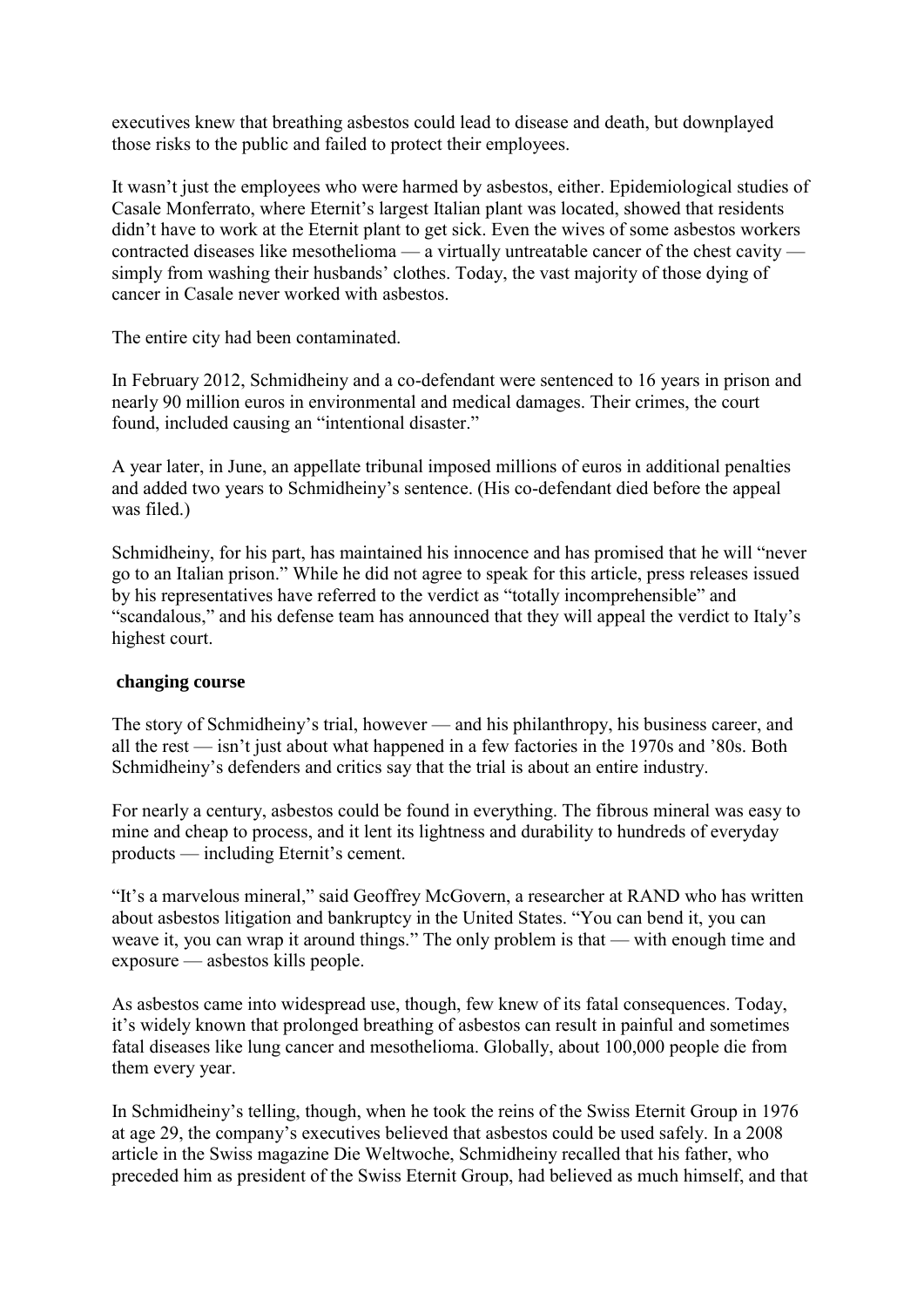he cursed Irving Selikoff — an American doctor whose studies on asbestos diseases received global attention — and wrote him off as a quack.

Though Schmidheiny was more concerned than his father, having himself worked in an Eternit plant in Brazil, he said he believed that scientific evidence suggested that controlled use of asbestos was possible.

"At that time, I had no intention of replacing asbestos in my sphere of influence," he said, according to Die Weltwoche.

By the end of his first year as chief executive, however, he has said he became convinced that the use of asbestos was unsustainable. He announced that Eternit would attempt to develop a replacement fiber for asbestos for use in its fiber cement. At the same time, Schmidheiny said, the Swiss Eternit Group would invest tens of millions of dollars into increasing safety at its Italian factories.

"You're a 29-year-old that suddenly is telling the board that you're going get out of the asbestos industry," said McKaughan. "To a lot of businesspeople, the way that Stephan responded was seen as a model of social responsibility."

As the story goes, Schmidheiny succeeded in reforming Eternit's production methods by the 1980s. While the company still used asbestos, it cut back on asbestos use where possible. But between Italy's weak construction sector and the inability of Eternit's new asbestos-free products to compete with cheaper asbestos products, the company tanked. The Italian Eternit operation went bankrupt in 1986.

In the meantime, Schmidheiny got involved with other ventures. He had already purchased his first tract of forest in Chile four years earlier, and began to build a new company around forestry and wood products. In 1984, he established FUNDES, a philanthropy to support small businesses. He served on several corporate boards throughout the 1980s, and starting in 1988, began selling off the Swiss Eternit Group's remaining factories. In 2006, he established a fund to make compensation payments to Eternit workers sickened by asbestos.

"One of his proudest life achievements was to rid his family of asbestos," said Reilly, the Yale trustee.

And so Stephan Schmidheiny entered a new phase of his life. Embracing a lifelong concern for the environment, he advised the U.N., championed "eco-efficiency," and founded the Avina Foundation. He spoke to industrialists and students alike, visiting Duke, Columbia, and Harvard — and, on a few occasions, Yale.

## **Victory for victims**

But two courts in Turin declared that Schmidheiny was more aware of the danger of asbestos than he would ever admit. Alberto Ogge, the chief justice of the appellate court, even compared Schmidheiny's culpability in the deaths of Eternit's workers to Hitler's responsibility for the Holocaust.

In Britain, the epidemiologist Richard Doll "exhibited a clear association [between asbestos and lung cancer] in 1955," said Benedetto Terracini, an epidemiologist at the University of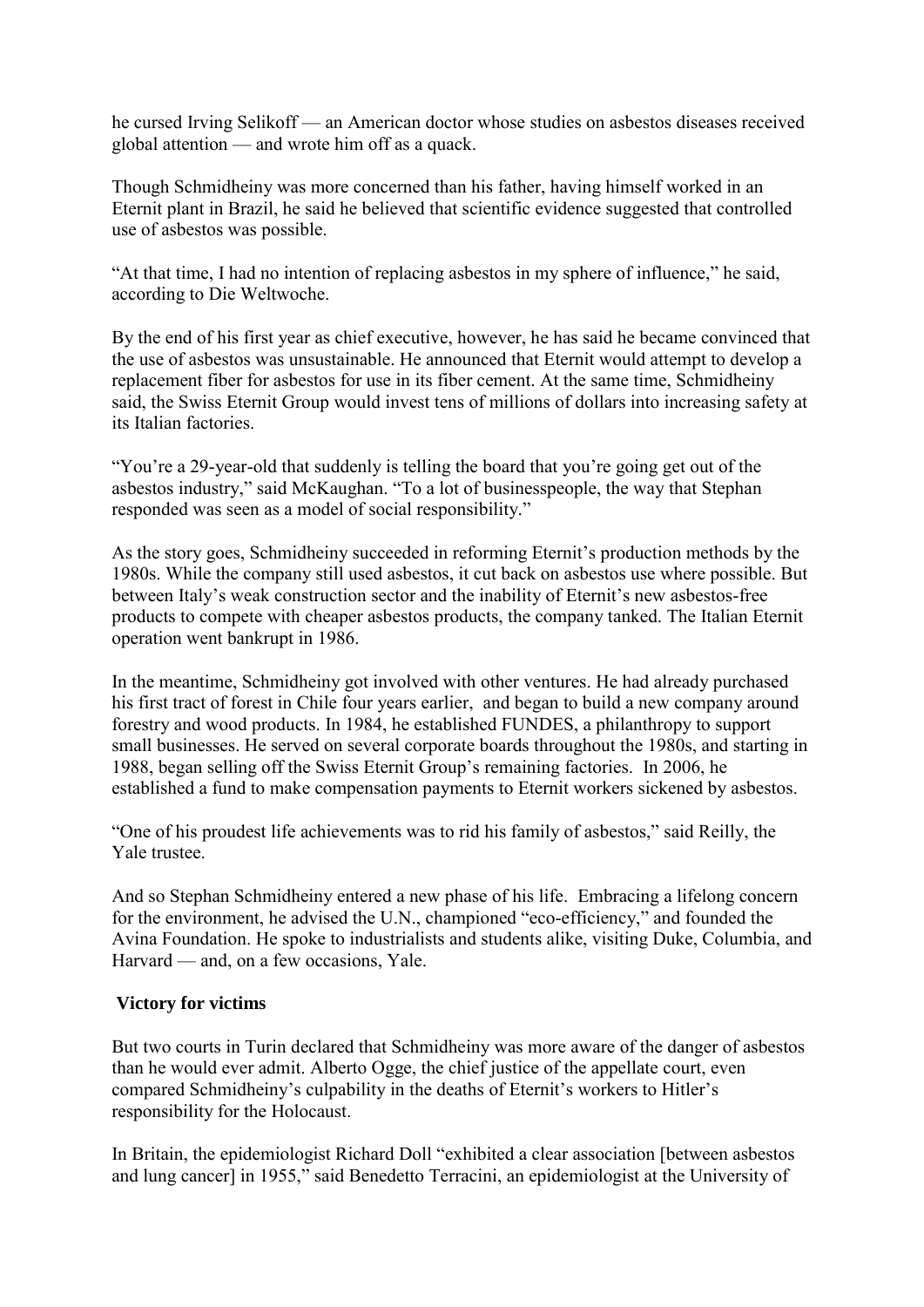Turin who testified for the prosecution and helped conduct several studies of Casale Monferrato in the 1980s and 1990s. "If we want to fix a date in which persons of the industries should have known, I would say early 1960s," he said.

The prosecution claimed that internal records make the case even clearer. They cited company documents from a 1976 meeting of European asbestos company executives, including Schmidheiny, in which lung cancer and mesothelioma were acknowledged to result from working with asbestos.

"In most European countries, you have to adapt your safety standards to the level of technical knowledge," said Laurent Vogel, a lawyer and a researcher for the European Trade Union Institute who has written about the trial. "The level of harm could have been reduced significantly."

Barry Castleman, an American asbestos expert who testified for the prosecution, said he thought Schmidheiny's actions were not just illegal under Italian law, but morally offensive.

"They didn't go through the little bit of trouble to at least say, 'Look, we're going to provide you with work clothes, we're going to launder them at the plant and provide you separate lockers," said Castleman. While European asbestos companies were not under the same legal obligation to warn their employees as American companies, Castleman said, they still bore a moral responsibility.

"They were mum because they were cheap and no one was making them spend the dollar," he said.

The trial began in late 2009. For the next 26 months, dozens of researchers, politicians, and former asbestos workers would take the stand. The trial's conclusion was broadcast around the world. As the verdict was read, Schmidheiny's lawyers grimaced and kneaded their faces.

Laurie Kazan-Allen, the coordinator of the International Ban Asbestos Secretariat, was among those Italians and international activists who cheered the verdict. During the trial, her group published a book of monographs on various aspects of Eternit's history and environmental damage. It features a cartoon of a seven-headed hydra of Eternit executives perched atop a blood-drenched Earth.

"It's inspiring, amazing, just extraordinary," she said of the verdict. "Next to the Renaissance, it's one of the most important things that Italy has ever done."

Kazan-Allen said that other prosecutors have been watching the trial in Turin closely. She imagines other asbestos producers were, too.

"They would have to be deaf, dumb, and blind not to be worried," she said.

## **A bizarre verdict**

But on the other side of the courtroom, Schmidheiny's defenders speak of a different and chilling effect. Columns and editorials in Swiss newspapers have declared Italy an investment risk and called the verdict "class warfare."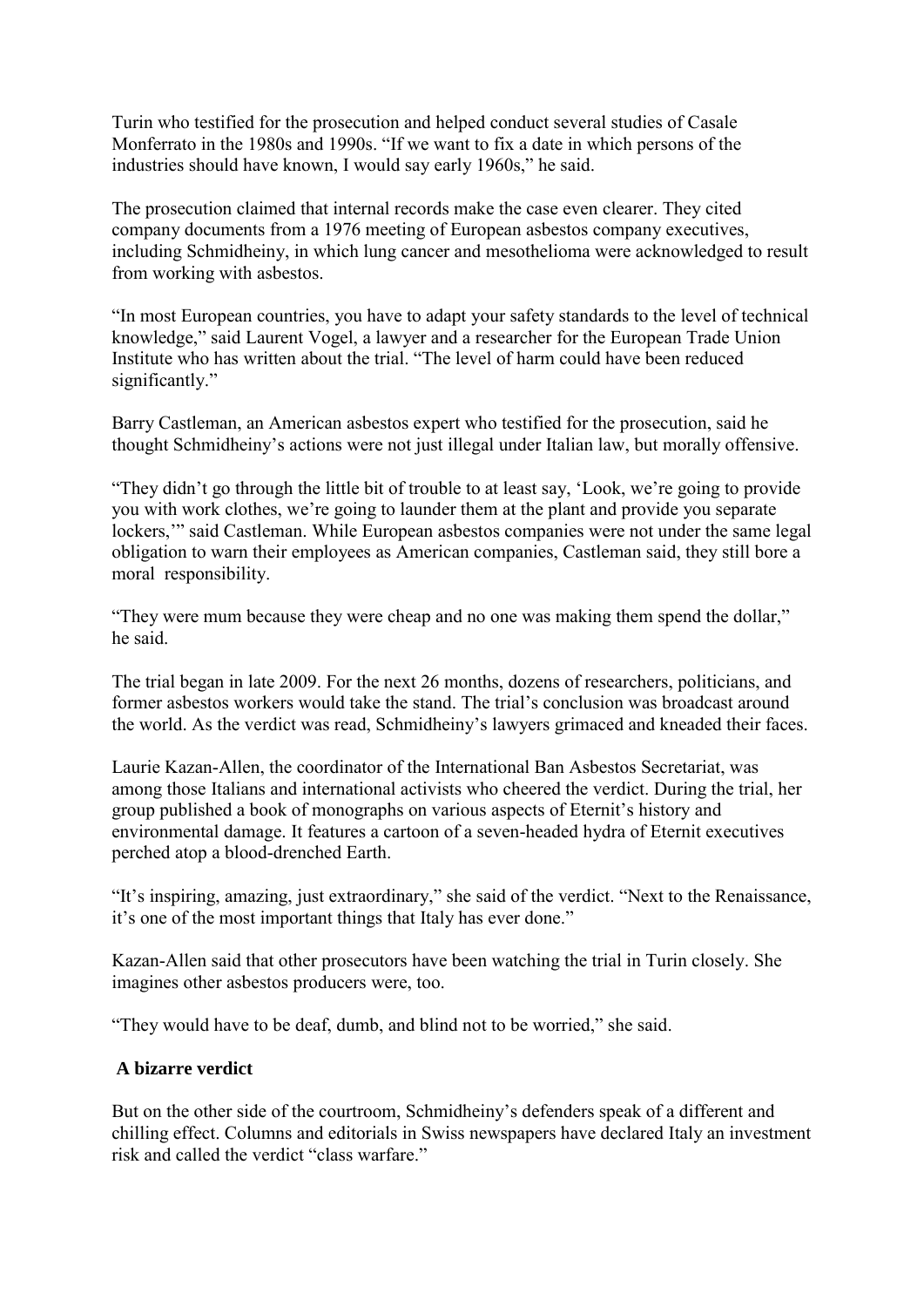For Schmidheiny's defenders, the trial is about scapegoating one man for the sins of an entire industry, many of whose titans are dead. An open letter signed by more than 100 Latin American businessmen has referred to the proceedings in Italy as a "flawed political trial."

"Most of the countries where asbestos processing is prohibited have found solutions to deal with the casualties," wrote Peter Schurmann, a spokesman for Schmidheiny, in an email. "Those states have set up programs to compensate affected people and to safely dispose of asbestos. Italy is the only country which tries to solve the tragedy by a criminal lawsuit."

Indeed, one of the biggest reasons the verdict has disturbed so many is the downright strangeness of the Italian legal system. For starters, Schmidheiny was tried in absentia, a rarity in most of Europe and illegal in most circumstances in the United States. Then there's the fact that Schmidheiny was tried before a criminal court for something American justice solves these days with negotiated payouts, or less frequently, lawsuits.

"The European way of thinking about these things is fundamentally different from American law," said McGovern, the RAND scholar.

Except for a single federal prosecution of asbestos executives that ended in a not-guilty verdict, said McGovern, "within the realm of asbestos, it's purely a civil case for monetary damages."

The American system for processing asbestos claims may be uniquely efficient, however. In Italy, "basically, there's no legal shield, no way to get compensation" from one's employer for asbestos-related disease, according to Giovanni Comandé, a professor of comparative law at the Scuola Superiore Sant'Anna.

In Italy, however, there's precedent for prosecution of asbestos manufacturers, said Vogel, who added that Italian prosecutors have filed dozens of such cases against them — to mixed verdicts, none of which came close to that issued in Turin — since the 1980s. Still, he said, public and political pressure played a significant role.

"In most other European countries, it would have been possible to prosecute the managers and owners of Eternit," said Vogel. "The point is that there was no willingness from the public prosecution officials."

#### **A question of honor**

Now, an Italian advocacy group is asking Yale to revoke Schmidheiny's honorary doctorate. The Association for Asbestos Victims' Families (AFeVA), an organization founded by residents of Casale Monferrato and unionized Eternit workers, has begun circulating a petition declaring that "there is no 'honor' in the conduct of Mr. Stephan Schmidheiny."

Yale has never stripped any recipient of an honorary degree, and few universities have ever done so. Since 2007, three universities revoked degrees they awarded in the 1980s to Robert Mugabe, the dictatorial leader of Zimbabwe. At the outbreak of World War I, Brown and the University of Pennsylvania revoked degrees they awarded to the Kaiser. They've been revoked for less, though; just last year, the trustees of Tufts University stripped Lance Armstrong of his honorary diploma after the seven-time Tour de France winner was found to have used performance-enhancing drugs.